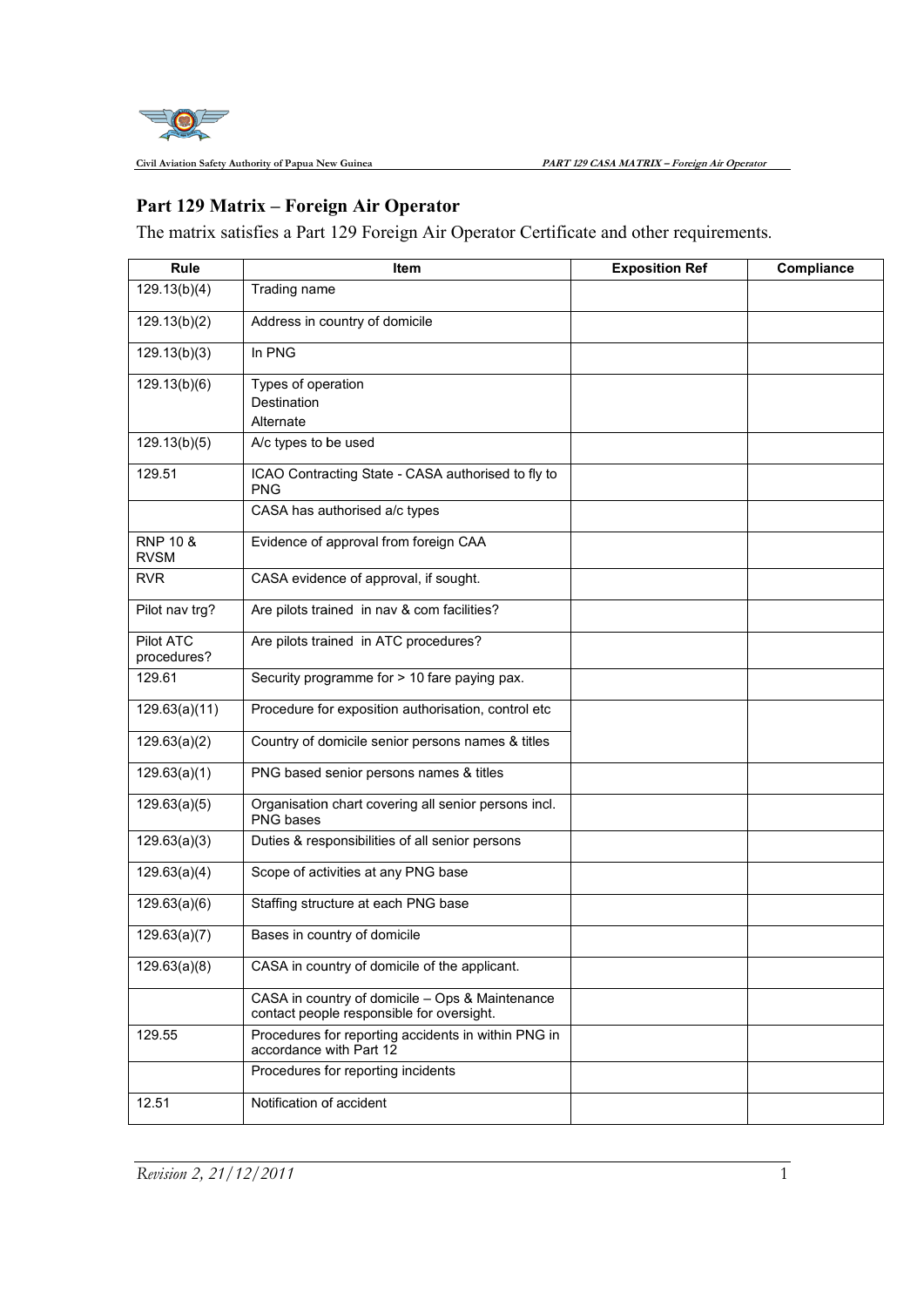

## Civil Aviation Safety Authority of Papua New Guinea **Bank 129 CASA MATRIX - Foreign Air Operator**

| 12.53                                           | Details of accident                                                                                                                                |  |
|-------------------------------------------------|----------------------------------------------------------------------------------------------------------------------------------------------------|--|
| 12.55                                           | Notification of incident                                                                                                                           |  |
| 12.57                                           | Details of incident                                                                                                                                |  |
| 12.59                                           | Investigation and reporting                                                                                                                        |  |
| 12.101                                          | Access to aircraft involved in an accident                                                                                                         |  |
| 12.103                                          | Preservation of records                                                                                                                            |  |
| 12.105                                          | Retention of defective products and components                                                                                                     |  |
| 12.151                                          | Aircraft operating statistics                                                                                                                      |  |
| 129.9(2)                                        | Completed FPP for each Senior Person domiciled<br>in PNG                                                                                           |  |
| 129.57(1)(i)<br>129.57(1)(ii)<br>129.57(1)(iii) | In PNG - person holding licence or rating<br>- person holding DCA's delgation<br>- person exercising an airline authorisation                      |  |
| 129.57(2)(i)                                    | Experience, qualifications, training<br><b>SIGHT RECORD</b>                                                                                        |  |
| 129.57(2)(ii)                                   | Scope, validity, currency of licence<br><b>SIGHT RECORD</b>                                                                                        |  |
| 129.57(2)(iii)                                  | CASA delegations<br><b>SIGHT RECORD</b>                                                                                                            |  |
| 129.57(2)(iv)                                   | Authorisations<br><b>SIGHT RECORD</b>                                                                                                              |  |
| 129.57(3)(i)                                    | Retention<br>Minimum of 2 year after ceasing to perform duties                                                                                     |  |
| 129.57(3)(ii)                                   | Retention<br>Minimum of 2 year after ceasing delegation or<br>authorisation                                                                        |  |
| 129.59(1)                                       | Safety critical resources - scales, engineering<br>tools, fire extinguishers, life jackets, dinghies. A/c<br>steps, tractors, ground handling, etc |  |
| 129.59(2)                                       | Retention<br>2 years                                                                                                                               |  |
| 129.63(a)(10)                                   | Who maintains Security Programme?                                                                                                                  |  |
| 129.63(a)(12)                                   | Any other info required by CASA                                                                                                                    |  |
| 129.13(b)(7)                                    | CASA authorisation and limitations on areas or<br>routes etc                                                                                       |  |
| 129.13(b)(8)                                    | Any CASA exemptions                                                                                                                                |  |
|                                                 | Airline is to be visited in domicile country                                                                                                       |  |
|                                                 | Is exposition acceptable                                                                                                                           |  |
|                                                 | Certificate duration                                                                                                                               |  |
|                                                 | ICAO State domicile                                                                                                                                |  |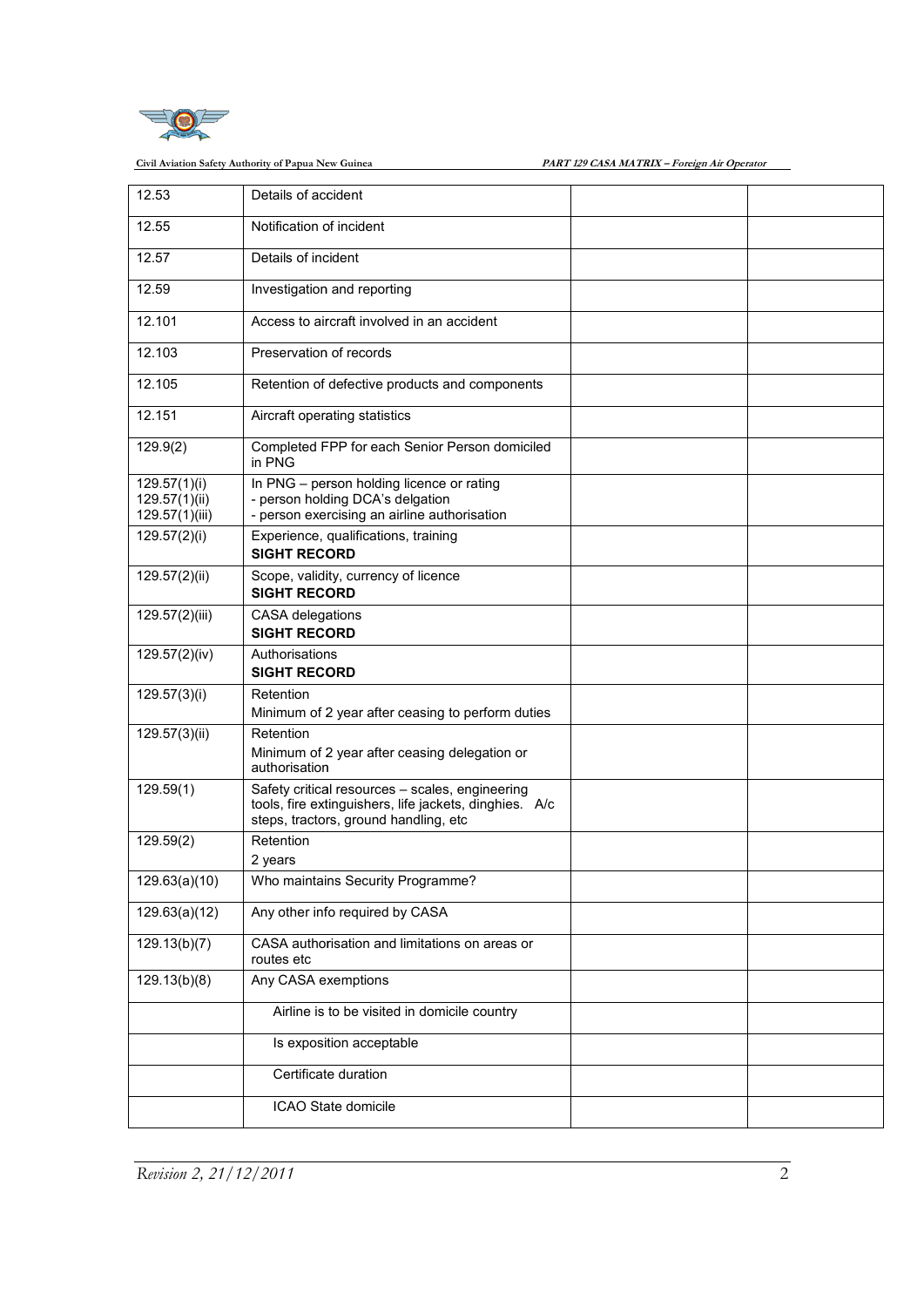

Civil Aviation Safety Authority of Papua New Guinea **PART 129 CASA MATRIX** 

PART 129 CASA MATRIX - Foreign Air Operator

| Date of operation                             |  |
|-----------------------------------------------|--|
| DOT aware of operation                        |  |
| Proving flights                               |  |
| <b>SIGHT</b> possession of Parts 12, 108, 129 |  |

The following are the 108 Rule Part references that must be addressed in the Security Program that has to be provided with an application for a Part 129 Foreign Air Operators Certificate, if the aircraft intends to carry 10 or more fare paying passengers. [129.61] Exercise Part references that must be addressed in the Security Program application for a Part 129 Foreign Air Operators Certificate, if the more fare paying passengers. [129.61]<br>the **paragraph number/ reference in** the Se

Against each Rule Part record the paragraph number/ reference in the Security Manual that satisfies the Rule.

| Rule          | <b>Exposition Ref</b> | Compliance |
|---------------|-----------------------|------------|
| 108.51(1)     |                       |            |
| 108.51(2)     |                       |            |
| 108.51(2)     |                       |            |
| 108.55(b)(2)  |                       |            |
| 108.55(b)(3)  |                       |            |
| 108.55(b)(4)  |                       |            |
| 108.55(b)(5)  |                       |            |
| 108.55(b)(6)  |                       |            |
| 108.55(b)(7)  |                       |            |
| 108.55(b)(8)  |                       |            |
| 108.55(b)(9)  |                       |            |
| 108.55(b)(10) |                       |            |
| 108.55(b)(11) |                       |            |
| 108.55(b)(12) |                       |            |